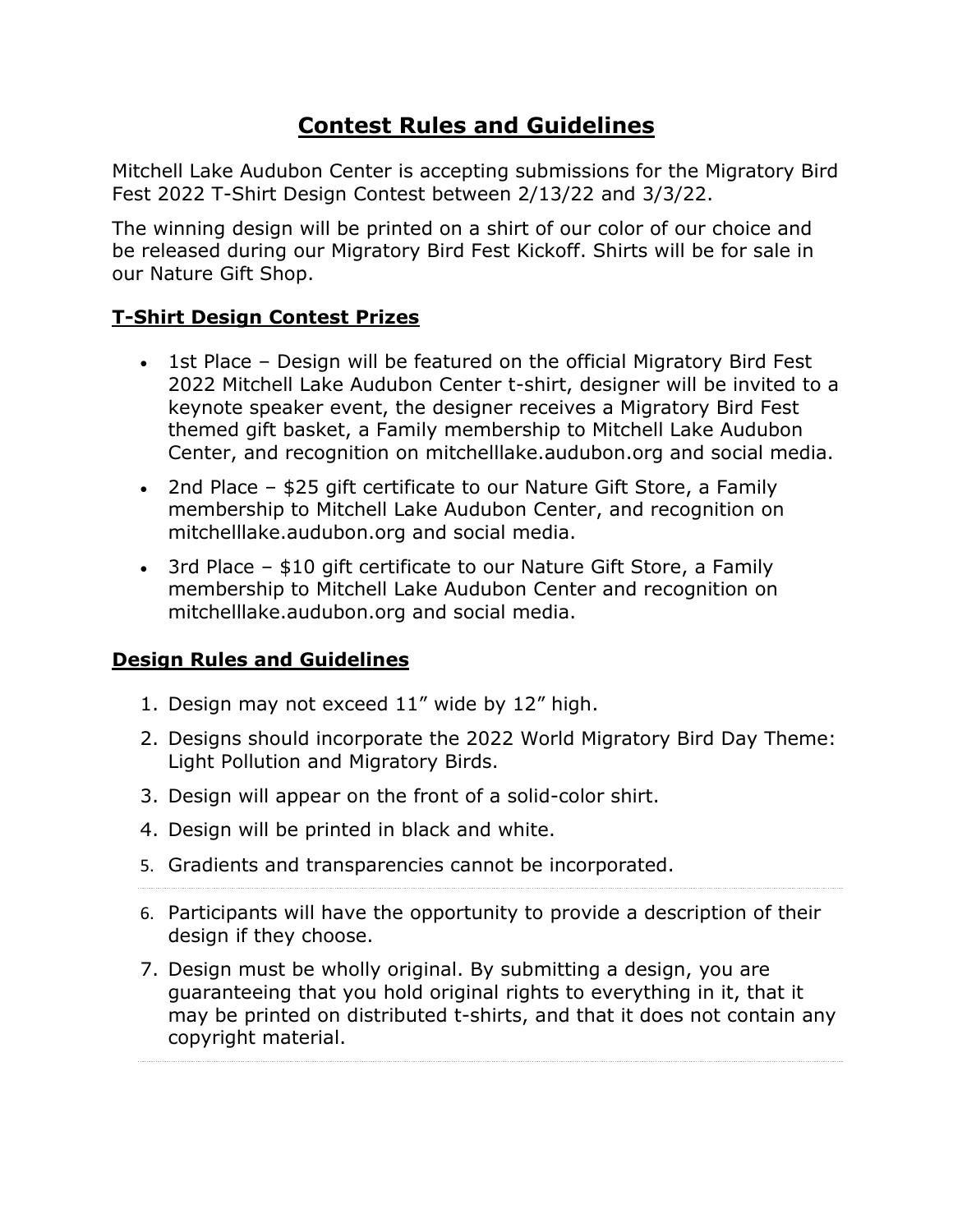- 8. It's recommended to render your design in Adobe Illustrator or a similar design program. Entries should include the original file, a vector-based EPS file, AND a high resolution JPEG or PDF file.
- 9. **Individuals are limited to (1) entry**.
- 10. **Eligibility:** The contest is open to anyone ages 12 and up. Employees of Mitchell Lake Audubon Center and their families are not eligible.
- 11. Entries become the property of Mitchell Lake Audubon Center.
- 12. Mitchell Lake Audubon reserves the right to make adjustments to all entries, including colors of the design and the shirt.

## **Submission Rules and Guidelines**

- 1. **Entries must be submitted via Google Form link on the Migratory Bird Fest Page on our website by 11:59pm on 3/3/22.**
- 2. Include your name, email, mailing address and telephone number.

### **How Winners Are Selected**

- 1. There will be two rounds of voting:
	- $\circ$  Round 1: Mitchell Lake Audubon Center Staff will select no more than 3 finalists.
	- $\circ$  Round 2: The finalists will be presented to the Mitchell Lake Audubon Center community via social media and the overall winner determined by a vote of the community. Mitchell Lake Audubon Center Staff will break a tie.
- 2. Designs will be judged on the following criteria:
	- $\circ$  Concept and originality
	- o Captures spirit of the Mitchell Lake Audubon Center
	- o Embodies the 2022 World Migratory Bird Day Theme: Light Pollution and Migratory Birds.